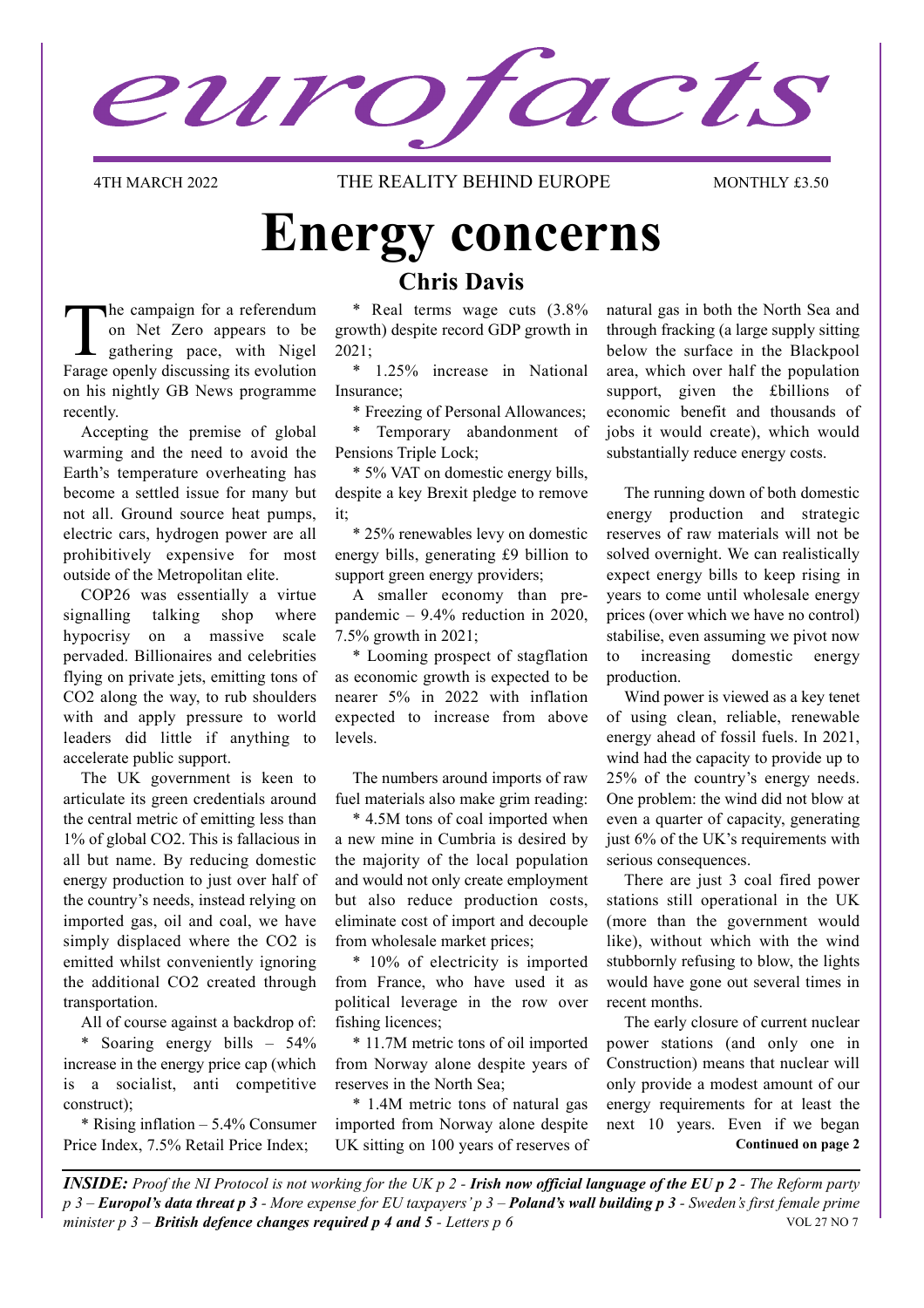# **Energy concerns**

#### **Continued from page 1**

commissioning new nuclear plants to meet our requirements now, it would be the mid 2030s before capacity would meet current demand (not accounting for population growth).

Finally, Smart Meters, which were introduced under the cloak of transparency of energy use for the consumer, appear to be used to introduce surge pricing and even rationing of electricity. In a G7 economy. For those of a certain vintage, it has a feel of the winter of discontent under Jim Callaghan when power cuts became normalised.

So where do we go from here? More of the same will only lead to energy prices escalating throughout the decade.

The announcement of 6 new gas and oil licences in the North Sea is a small but potentially significant step forward. How much this is to do with a refined energy strategy and how much is sabre rattling between the neighbouring occupants of 10 and 11 Downing Street is open to interpretation.

Offering a £150 rebate on Council Tax bills for those in bands A to D, will

be at least partially swallowed by increasing Council Tax bills.

Offering a £200 loan that will have to be repaid over 4 years is "Buy Now Pay Later" in a society already overflowing with consumer debt is a further socialist measure that simply pours petrol on an already raging fire.

Both of these measures are this so called Conservative government's predictable response to support those most exposed to fuel poverty given their propensity to spend (and borrow further fuelling the National Debt), in conflict with core conservative principles.

I recommend the government urgently reconsiders their position. In the short term:

\* Remove 5% VAT on domestic energy bills;

\* Abolish the 25% green energy subsidy embedded in all energy bills;

\* Grant further licences for oil and gas exploration in the North Sea;

\* Urgently review the feasibility of opening a new coal mine in Cumbria;

\* Maintain the 3 remaining coal fired power stations in operation until there is no further need for them as a contingency source of energy;

\* Stop the early decommissioning of existing nuclear power plants and return them to production;

\* Remove the moratorium on fracking to deliver cheap gas, thousands of jobs and £ billions of GDP in the Blackpool area in short order;

\* Utilise new British nuclear technology from Rolls Royce and others through capital investment and R&D tax incentives to commission the construction of mini plants around the coast line to ensure we have safe, cost effective nuclear energy as a significant part of our energy mix by 2035.

Whilst implementing all of these measures would not entirely mitigate the increase in energy bills, in this and future years, it would make a meaningful difference and ensure the United Kingdom returns to self sufficiency for energy sooner rather than later.

Unlike nebulous Net Zero virtue signalling, this strategy would command support from the majority of the British public.

*Source: Bruges Group web site at www.brugesgroup.com*

### **Proof the NI Protocol is not working for the UK**

The real reason for the NI Protocol as had been suggested by many before we left the EU has now been confirmed, that was to create an economic border within the UK that would force Northern Ireland to buy goods from the EU, therefore, aiding the Republic of Ireland.

The Irish figures for international trade in 2021 released a month ago, confirm a massive shift of the goods previously sold between Northern Ireland and mainland Britain now being replaced by trade between Northern Ireland and the Republic.

Imports of goods from the Republic of Ireland into Northern Ireland rose by 54% to €3.9bn.

Exports of goods from Northern Ireland to the Republic of Ireland also rose, by 65% to  $\epsilon$ 3.7bn.

In contrast the trade between the Republic of Ireland and Great Britain has altered differently.

### **Irish now official language in the EU**

The EU has just adopted Irish as its 24th official language. This is good news for the 70,000 speakers on the Atlantic fringes of Ireland

including the 8,068 who chose to complete the 2016 census form in Irish. Good also for the 200 Irish speakers employed by EU institutions, Less

Imports of goods from the Republic of Ireland into mainland Great Britain rose by  $\epsilon$ 2bn or 17% to  $\epsilon$ 14.4bn.

Yet exports of goods from mainland Great Britain to the Republic of Ireland fell by  $\epsilon$ 2.4bn or 13% to  $\epsilon$ 15.4bn.

These figures are the evidence that the NI protocol should be changed, if not then Article 16 should be implemented immediately by the UK. The time for procrastination has ended.

good good for EU taxpayers adding to the 350 million euro costs of translation. Or for the environment, needing to fell more European trees.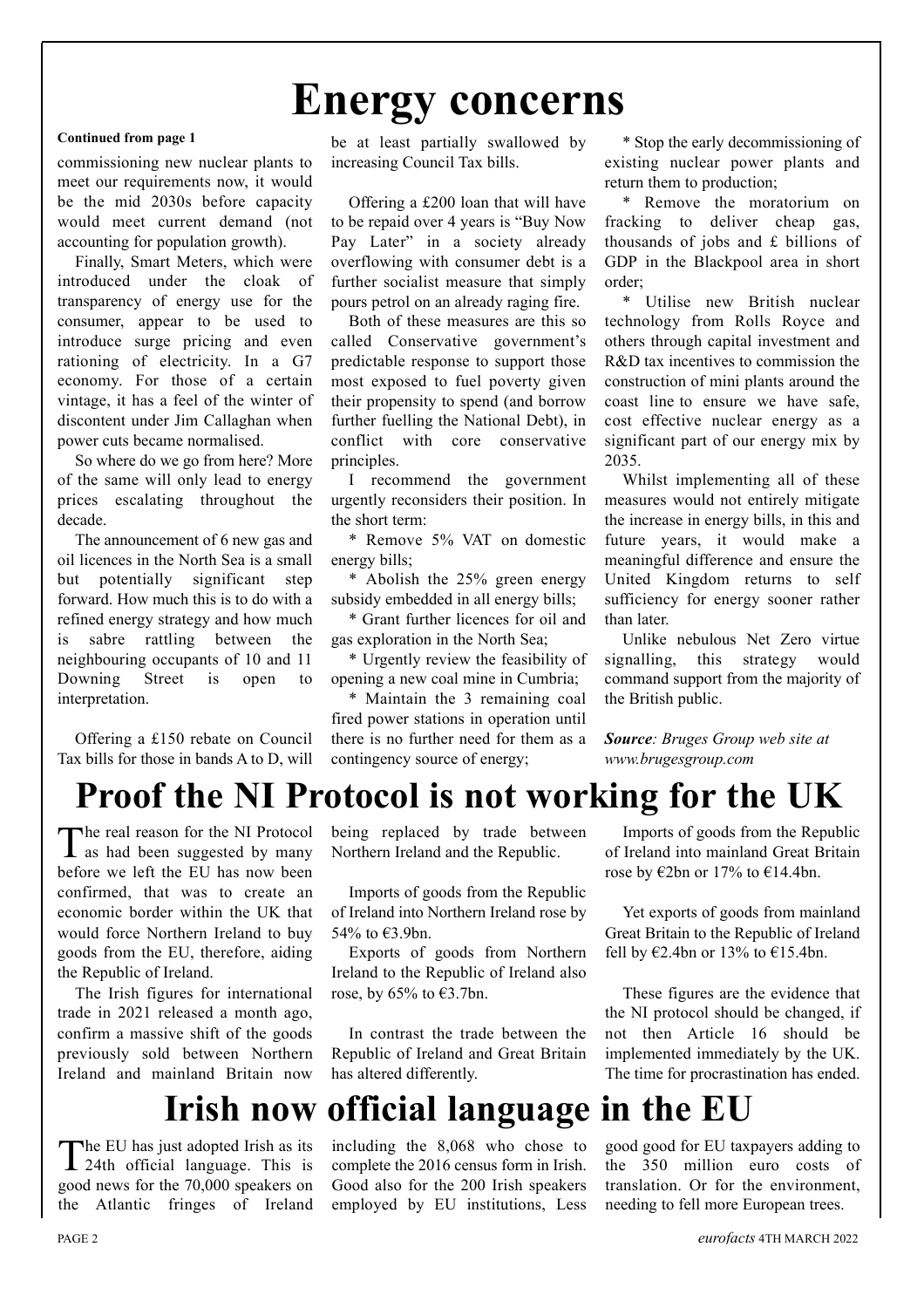# **The Reform Party**

Coording to the Reform Party<br>web site the UK needs an<br>economic and environmental web site the UK needs an economic and environmental plan, its suggestions are as follows.

#### **Economic Plan**

Bold, significant stimulus and proper reform to our complex tax system is needed to generate more economic growth.

The premise is simple: Lower taxes, simpler taxes will create faster growth. That will mean higher wage growth and more tax revenues over time to invest in healthcare and other public services. International examples like Australia, Singapore and the US provide the evidence.

Everyone wins with faster growth. A particular focus is on the lowest

 $\mathbf{W}$  orrying signs on data security that the UK should be aware of , is the threat of any sharing of data with the EU's law enforcement agency Europol!

Evidence has recently emerged that

paid, the self employed, SMEs and entrepreneurs. These are the bedrock of our economy, who will determine its future success.

This is the first of a series of bold, reforming plans by Reform UK. More will follow in due course on other vital issues.

#### **Environment**

We are all concerned about the environment, and we all want cleaner air. The UK has been leading the world over the last 30 years in reducing our emissions by over 40% so firstly let's celebrate our success. The climate has been changing for thousands of years and will always change in the future. Multiple factors cause this change, such as solar variability, sea level

### **Europol's data threat**

Europol has been hoovering up quadrillions of bytes of sensitive data that has included information on people with no links to any crime or criminal history, there were flurries of concern from privacy advocates.

oscillation, and volcanic activity, over the very long term. We still have much to learn about these factors and we have no control over them. Man made greenhouse gas emissions also impact the climate and here we can reduce some of our emissions, but it is important to appreciate the overall context. Even the Intergovernmental Panel on Climate Change (IPCC) states that if the world achieves net zero by 2050, it will be hundreds of years before this makes any difference to sea level changes. We also need to prepare for the related impacts. We need to be smart about having an energy policy which embraces a range of technologies to reduce emissions in a way that is affordable, proportionate, fair and strategic.

Furthermore, it appears that even the EU's own data watchdog has decided to double down on those concerns, and is warning that Europol could continue the same practice under new rules intended to empower the police body.

### **More expense for EU taxpayers'**

The European Union (EU) has just adopted Irish as its 24th official language. This is good news for the 70,000 speakers on the Atlantic fringes

The current situation regarding the Russian build up of forces on the Ukraine border and the influence of Russia on Belarus is very concerning for all countries. Therefore, it is lucky for Poland that it had already started taking action along its border with of Ireland including the 8,068 who chose to complete the 2016 census form in Irish. Good also for the 200 Irish speakers employed by EU institutions, Less good good for EU taxpayers' adding to the 350 million euro costs of translation. Or for that matter to European trees.

### **Poland's wall building**

Belarus.

Poland is currently building a wall on its border with Belarus in order to take control over the refuge crisis entering its country.

The border will cost \$400 million  $(6353m)$  and will run for 115 miles

(186 km) almost half the total length of the border and is expected to be competed by June.

Poland also has the knowledge that it is a member of NATO, and should it also require military protection it has a good friend in NATO.

### **Sweden's first female prime minister**

The Swedish parliament on the 24th November approved Magdalena Anderson as the country's first ever female prime minister, replacing Stefan Lofvenas leader of the centreleft Social Democrats.

Sweden is the only Nordic country

never to have elected a woman as national leader.

Ms Anderson, the 54-year old finance minister, who took over as leader of the Social Democrats earlier in November, reached a deal with the Left Party to raise pensions in

exchange for its backing in the November vote in parliament, although she lost the vote for leadership. However, she was elected because under Swedish law she only needed a majority of MPs not to vote against her.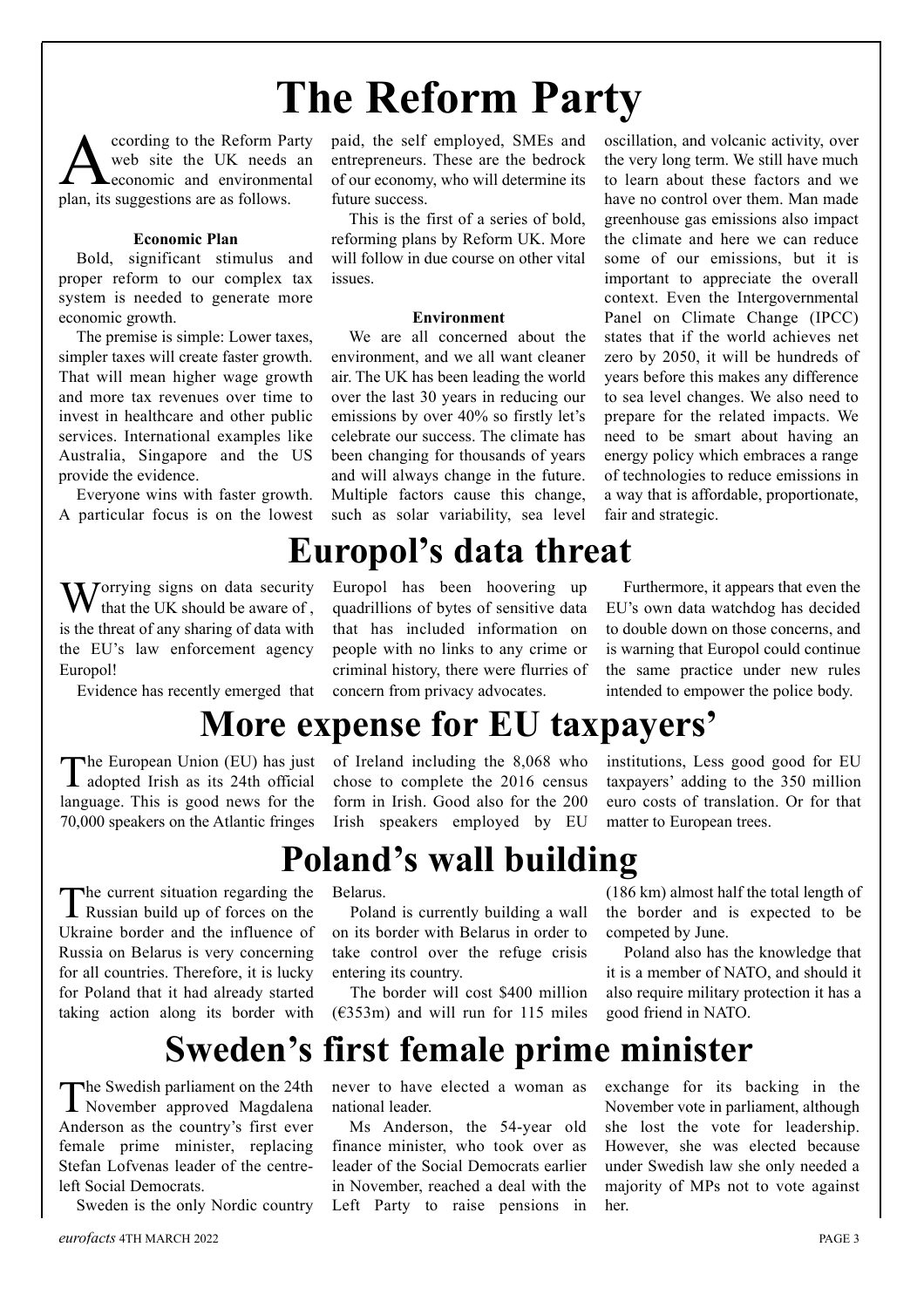# **British defence changes required**

### **Admiral Sir Tony Radakin KCB ADC**

The following is an extract of speech given by the newly appointed Chief of the Defence Staff.

.....I want to reflect on a few simple but dominant themes:

1. A real sense of 'Back to the Future', with the return of the state as the central, indispensable feature of the international system.

2. A return to the traditional notion of British national interest, in all its guises, as the guiding principle underpinning and leading policy.

3. And some early thoughts about what I think about these features will mean for both me and David Williams the Permanent Secretary, so that we can best support the Defence Secretary and the Prime Minister....

In the Cold War, we were adversaries. Now we are closer to Kissinger's view of co-evaluation. We compete. We co-operate and try to trade like crazy. We contest. And we even confront. But frequently we are doing all at the same time, in the same place and even with the same state....

Russia's behaviour is a threat to our values and interests. Iran could soon join North Korea in posing a nuclear and ballistic missile threat to the UK and our allies. Instability in the Western Balkans is surging again. China is challenging international norms of behaviour; whether freedom of navigation, economic intimidation or wolf-warrior diplomacy. And whether we like it or not, our withdrawal from Afghanistan is grist to the mill for those who subscribe to a narrative around the decline of the West.

Our response to these challenges and risks lies at the heart of the Integrated Review....

The Integrated Review provides us with a mission to work for and with the rest of government to advance... the point of national interest....

We're a country that takes our national and collective security

seriously.

The rest of the world see us for who we are. A permanent member of the UN Security Council. A nuclear power. A trading power. The world's fifth largest economy. A strong, powerful country but outward looking, cooperative and generous too. The country that has cut carbon emissions faster than any other. One of the largest donors of overseas aid. A science and education superpower.

The one thing our competitors lack is the one thing we have in riches - real friends, all around the world, who share our interests and values. NATO, Five Eyes, AUKUS, the Joint Expeditionary Force, the Commonwealth, the Five Powers Defence Arrangements, and with France, the Combined Joint Expeditionary Force...

We are striving to do better in in every aspect of our leadership. That includes reflecting the diverse nation we serve.... This is not about wokefulness. Its about woefulness. The woefulness of too few women. The woefulness of not reflecting the ethnic, religious and cognitive diversity of our nation. And the woefulness of not following our own values, whether respect for each other or the simple integrity of claiming expenses. This affects our culture, our fighting power, our prowess. And it is not an 'Army thing' or a 'Navy thing'. It's a challenge to the whole of Defence.....

I would like to share five emerging priorities that might form an agenda for David Williams and me to drive the Department on behalf of the Secretary of State. I say 'might' because it is Week One. And whilst I might be enthusiastic, I am not so naive as not to know that we need to get others onboard to enable a Departmental and National agenda to emerge.

The first priority - unsurprisingly - is delivery, delivery and delivery. We need to be absolutely focused on playing our part to turn the Integrated Review into a reality, and to deliver the changes outlined in the Command Paper to specifications and on budget. That means more clarity and prioritisation. The Department totted up its draft set of priorities recently and they numbered 118! Not a great way to focus an organisation. But perhaps reflective of an 'all things to all people' and an 'everything and nothing' culture.

As First Sea Lord, the Navy Board and I benefitted from the Defence Secretary's direction to simply 'get our ships and submarines working and at sea'. We need to adopt that urgency and focus across the whole of Defence. The Prime Minister has specifically directed the Defence Secretary to \*ensure the long-term viability of our nuclear deterrent; \* modernise Defence; \* improve procurement and project management; \* deliver the National Shipbuilding Strategy; \* and deliver the Armed Forces Bill.

We will. And alongside that clarity, we will define clear lines of responsibility and accountability, and a culture of consequence.

The second priority is around the ugly words of Transforming and Integrating. They are ugly words to get after an ugly truth: Defence's structures, processes, and pace, are too large, too hierarchical, and too ponderous for the threats we face and our need to embrace technology much more strongly. The Department still operates in silos and is too flat-footed. We know everything is too slow and we are to resistant to change.For every person trying to get things done, it can feel like there are four or five other people standing in the way or looking over your shoulder.

That could mean a much leaner Head Office and supporting organisations. More reliance and trust on the Front Line Commands and StratCOM. Much more Integration. We are often accused of being 'buzzword central'. The real buzzwords for all of us as Chiefs are 'win' or 'lose'. We will win because of our ethos, spirit, the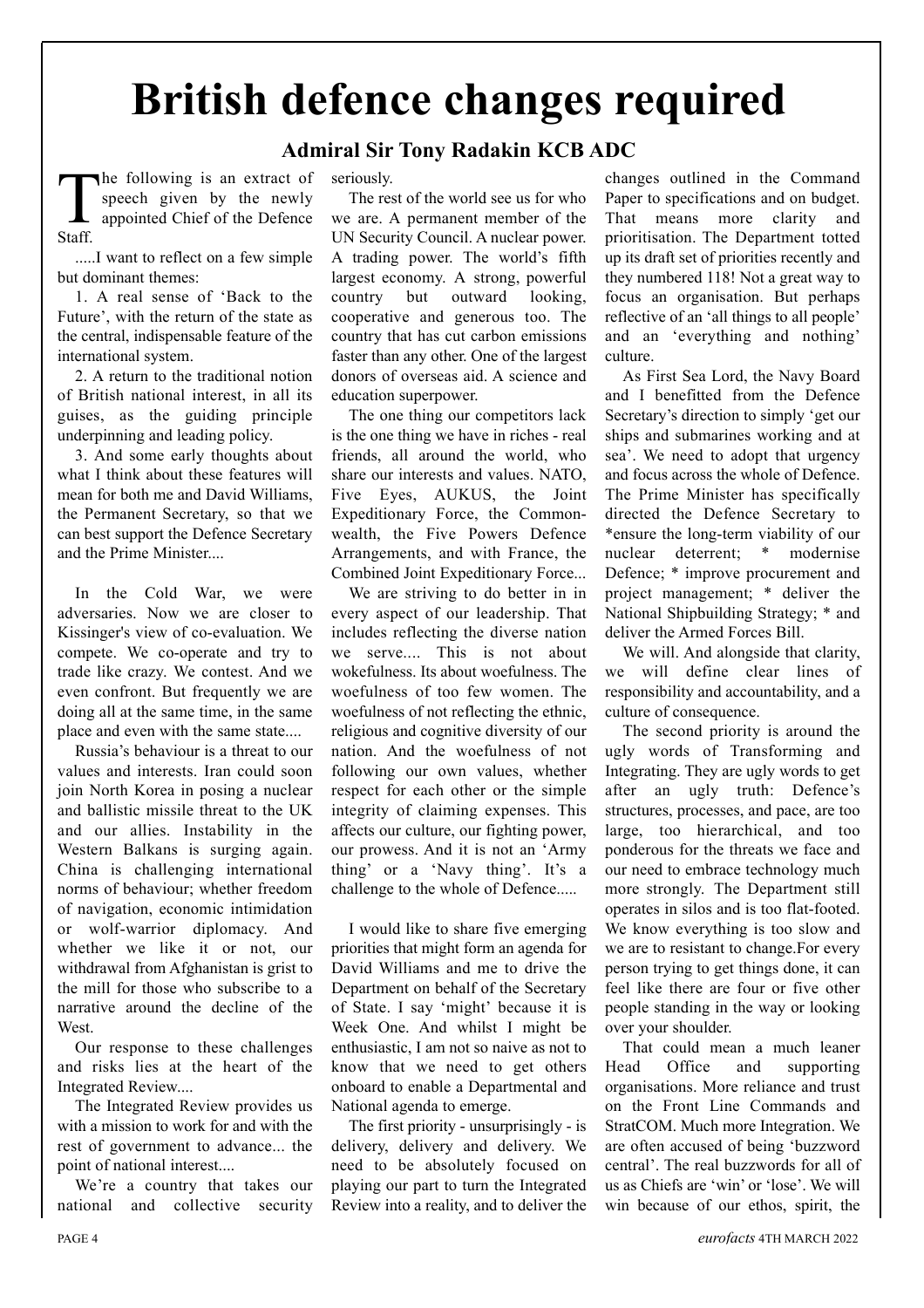# **British defence changes required**

real mass that comes from alliances, and the fighting edge that digitisation, AI, cyber, automation all provide. There is not a technology debate, This is about;

1. Just Do It.

2. And do it in 5 months and not 5 years.

3. And to do it quickly might mean more focus on time and less on money. 4. And absolutely focus on Outcomes...

That leads me to a potential third priority which is clunky, but fundamental. It is about having formations, units, platforms, systems and people that are both more deployable and deployed more, whether at home or abroad. This follows from our conclusions about constant strategic competition. We need to be more active and engaged to achieve the deterrance, stability and prosperity at the heart of our national strategy.

This is a very significant change from the Armed Forces I joined where we talk of defence almost as if it were an insurance policy, and our focus was predominately on 'contingent forces'. But the simple demarcation of peace and war is less prevalent today. Our forces need to be out in the world supporting British interests, deterring and shaping on a continuous basis. This is what our politicians demand, and it gets after the frustrations felt by our people when they find themselves stuck in barracks or delayed by training or equipment when they should be deployed as ambassadors for Global Britain - shaping, training and influencing. 'Winning the war before the war...' as my French opposite number calls it.

There are risks with a shift from 'contingent' to 'active and engaged'. But it makes us potentially a much stronger contributor to the National Security Architecture, to be harnessed all the time rather than 'just' called for in a crisis. And there are opportunities too, through joint projects and defence sales as well as supporting communities at home.

The fourth potential priority is the need to be far more lethal. We have to up the punch we bring across all domains. Increasingly, the need is for 'high impact and low footprint' operations. That is not to be interpreted as everything will become 'SF-tastic'. But it is to recognise that our aim must be to provide the right military tool, in the right place at the right time for just as long as it takes to complete a task.

To be more lethal, we must innovate. The answer cannot be 'more people' and 'more cash'. It means upskilling and shifting from the areas where we will need less to those where we need more. We must be willing to dispose of older equipment even earlier or adjust our existing programmes to generate the cash to take advantage of rapidly emerging and radically transforming technology. We have to overcome our risk aversion that dominates when we are in the business space and infuse some of the confidence in risk taking we always have when we are on operations. Not easy.

General Nick Carter was eloquent about the need to sunset some capabilities in order to focus on better sunrises. Let me also pay tribute to him for his work to drive a more integrated Defence that embraces cyber and space, and within NATO for an updated strategy to meet emerging risks.

As Chiefs, we all need to recognise that our risk in letting the nation down involves continuing as we are. This is not about change for change's sake. It is an imperative; to be even better; and to contribute even more in the pursuit of British interests, whether levelling up, trade, prosperity, health security, climate stability, the advancement of science, as well as defence and security.

That leads me to my fifth and final point, and probably the most important, which is why I touched on it earlier: people and culture.

We have world-leading Armed Forces, full of high-quality women and

men, regulars and reservists, backed by their ever-supportive families and our civil servants, and with a precious and privileged position in the heart of the nation. We need to retain that special place.

We are making progress to better reflect society, particularly in terms of more ambitious targets, more diverse recruitment, more women in senior roles, talent programmes, uniform changes, complaints reform and so on. But we will do more, do it more quickly and more openly.

And, my most passionate point about our culture is about unlocking the potential of these talented and skilled people, who are so committed they're prepared to risk injury or worse for their nation. All of them play at international level for their country. And our bureaucracies, processes, hierarchies, infrastructures, speed of response and leadership need to match their commitment across the board. We need to unlock the potential energy of the whole Department and fully exploit it in every aspect of what we do.

#### **Conclusion**

I want to conclude by reflecting what a pivotal time this is for Defence.

We are returning to a more classical model of persistent inter-state competition. We have the clarity, ambition and increased resources of government, despite a pandemic. And we have the obligation to fulfil that ambition in the pursuit of British national interests, with allies and partners who also share those values and aspirations. And we have the opportunity to unlock the potential of UK Armed Forces; to be more deployable and more effective; to modernise; to be more lethal; and to be more diverse. And to become Global Forces for Global Britain.

*Source: Speech given by Chief of the Defence Staff to the Royal United Services Institute on the 7th December 2021, just seven days after Admiral Sir Tony Radakin became the Chief.*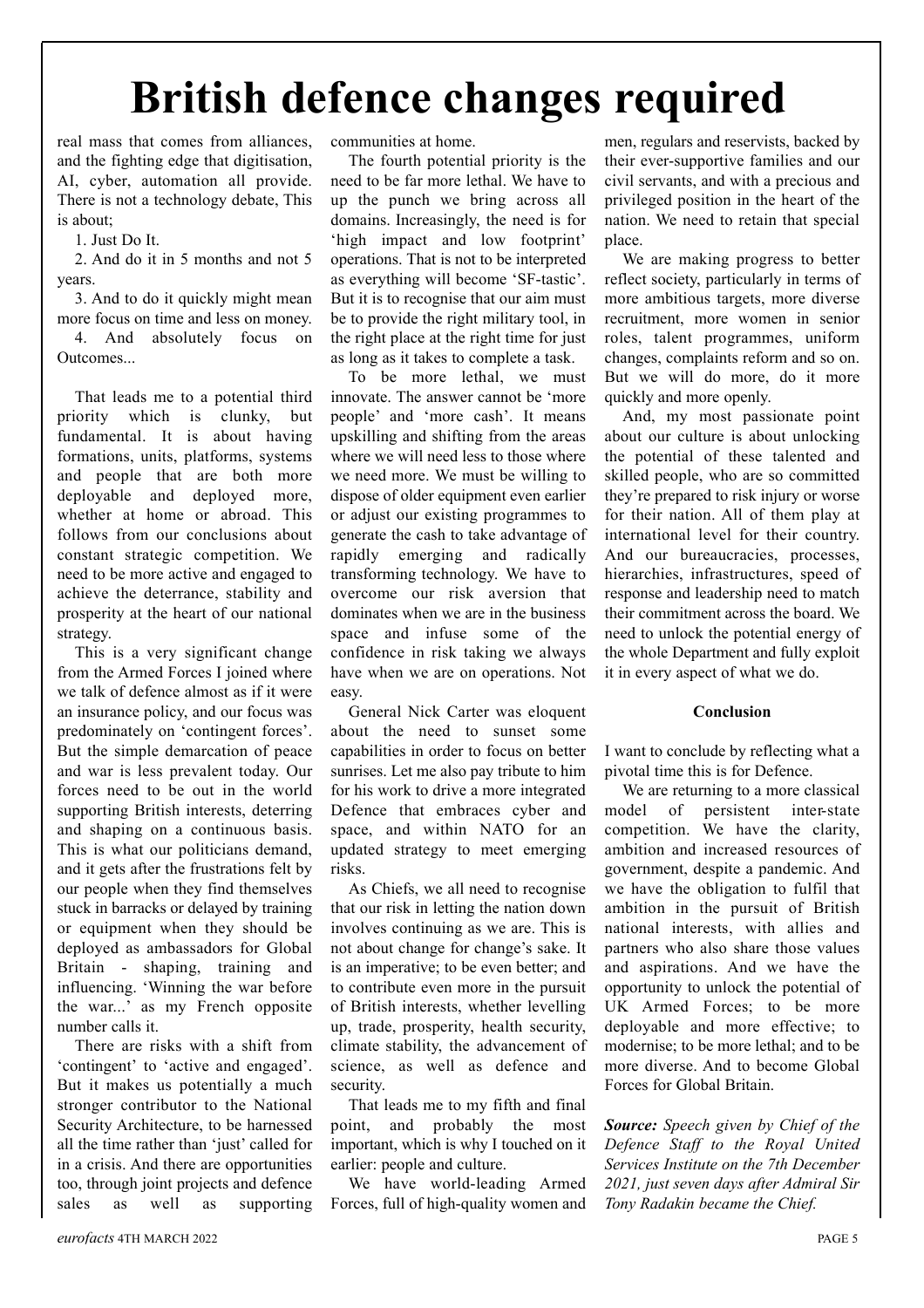### *LETTERS*

*Tel: 08456 120 175 email: info@junepress.com*

#### **Energy security**

#### Dear Sir,

The UK has to become self sufficient on energy supply, it cannot continue to be dependent on foreign powers or foreign suppliers to provide this essential commodity.

Safe and sustainable electricity supply will become more crucial as we advance into the AI world, electronic money supply and electric cars to name but a few of the growing demands for power.

The loss of gas an an alternative energy - or even coal - will become a danger, as reliance on any one type of energy supply is a danger to commerce and economic stability.

SUSAN STUDY

West Midland

#### **Brexit opportunities**

Dear Sir,

I was delighted to hear the news that Jacob Reece-Mogg MP has been announced as the Brexit opportunities minister. Unfortunately he will find himself at logger heads with the BBC's pro-EU position that it appears to have adopted.

Like many I have been disappointed by the current governments lack of movement on issues that are now subject to UK rules and not EU dictates. The need to support UK producers and suppliers by creating an environment that allows them to prosper and survive is essential.

The fishing industry was let down by Brexit and the apparent desire to allow EU fishing boats to literally carry on the way they had, since Ted Heath sacrificed the UK fishing industry when we joined the EC now EU.

The continued references to distance as kilometres and not miles should be addressed as well as the rules over metrification being used as a priority to the imperial system of weights and

measures. Let us remember that the definition of metre and kilometre have been changed since they were fist introduced. While that of feet and inches, pounds and ounces's are still unchanged.

Furthermore, James Cleverley MP has been appointed Brexit minister, but will he stand up for the UK or just bow down to the EU remains to be seen.

The Northern Ireland Protocol should be updated to prevent any control over the UK/Northern Ireland border, failure to sort this out quickly will be one of the major items that will prove if he is up to the task. ROLAND MATHEWS

London

#### **Putin's Russia**

Dear Sir,

Regarding the current Ukraine/Russia problems it reminded me about the earlier intimidation of a British ship by Russia in the Black Sea.

Could the same reasons suggested in an article by Daniel Hannan - an extract of which I include below regarding the way Russia has behaved previously over the Black Sea be the reasons for Putin's recent behaviour.

"It appears that Putin's goals are not the same as Lenin's. He does not aim to replicate his regime around the world or to spread revolution. Although, like most Russians, he feels the phantom pain of the amputated republics, Putin's revanchism is limited and local.

His goal is not to re-establish a Russian presence in Afghanistan or East Germany. Rather, it is to pick regular fights with the West so as to keep his people in a state of constant anxiety and wounded patriotism. Even autocrats depend on a measure of genuine public support, and Putin knows that a naval clash off the Crimean coast boosts the siege mentality on which his regime rests. So why give him want he wants? Because our elemental interest in maritime freedom matters more than whatever

propagandist use *Russia Today* makes of the encounter". SARAH DAVIS Bristol

#### **Political education?**

Dear Sir,

The call is now being heard for some kind of political education in schools!

It is a well known fact that schools have always being left-leaning, this appears to have come about as the teaching profession encourages this activity.

Educators are employed for their knowledge and ability to be passed on to the next generation. If we then say that they must teach politics how will that be possible? Will teachers have to declare their political allegiance before being employed, and should their views change have to also inform the head teacher. Possibly leading to a loss of job in order to maintain a balanced education system. Who will decide what and how is to be taught, the government in power? Some education board, that would also require serious investigation of its members and political leaning.

Teachers have a massive influence over the young children they teach. REBECCA DANIELS Wiltshire

#### **ID cards resurface**

Dear Sir,

Pressures appear to be mounting yet again for the introduction of Identity Cards (ID).

The Covid outbreak is being used by many in government to call for Covid Passes, is this the back-door way to encourage UK citizens to carry some form of ID? This then, can quickly be extended on the pretext that it is for health reasons that we need to check correct ID information.

SIMON REYNOLDS Lancashire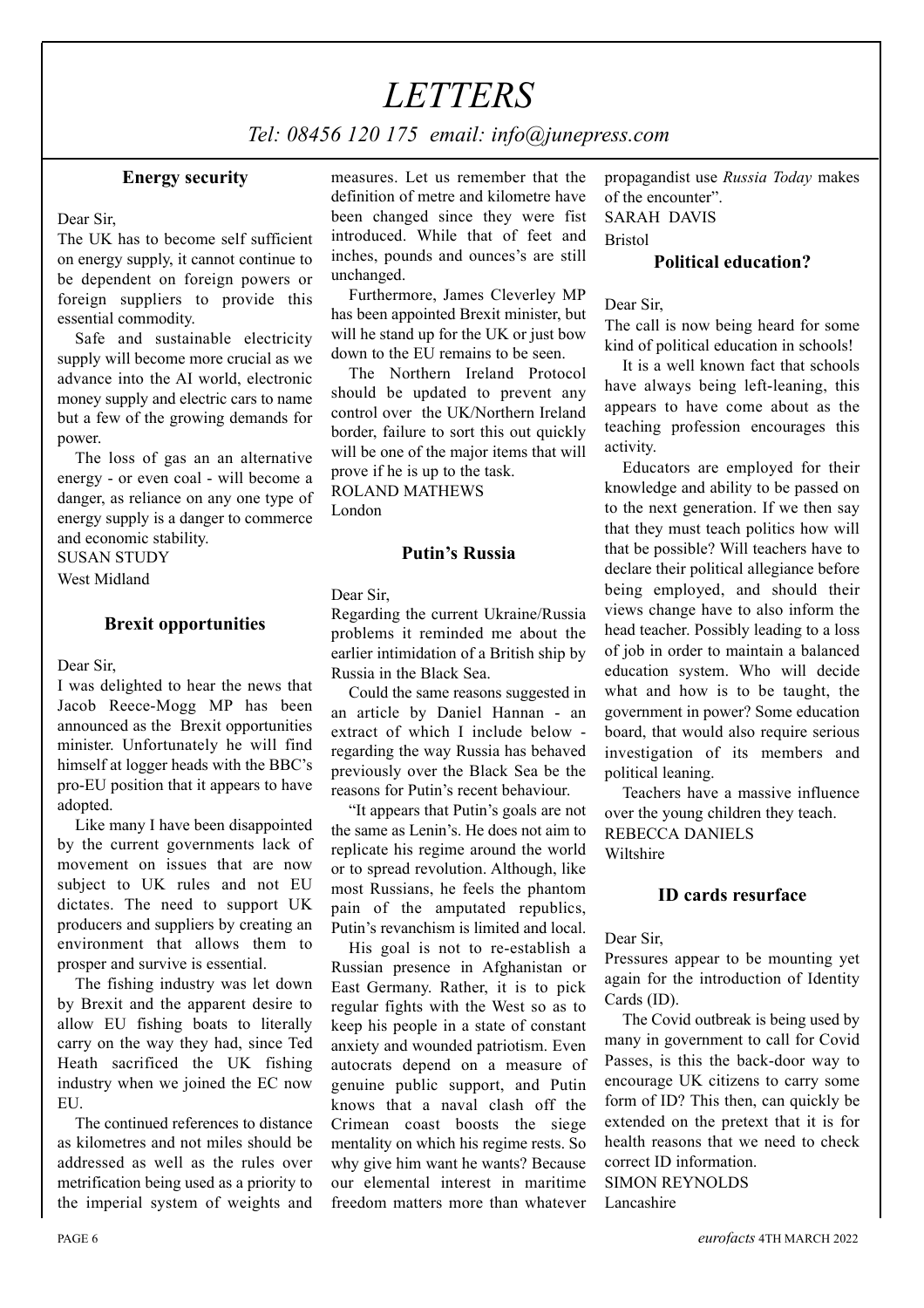### **MEETINGS**

**This year due to the ongoing**  $\parallel$  Gresham College  $\parallel$  USEFUL WEB SITES **Covid crisis some of the meetings are being held both in person (where the wearing of face masks may be recommended) and virtual on line, please check before attending.**

**Gresham College** 020 7831 0575

Thursday **10th March** 6.00 pm

*"Human Rights in the UK and the Commonwealth Caribbean"*

**Leslie Thomas,** *Gresham Professor of Law*

PUBLIC MEETING Bernard's Inn Hall, Holborn, London EC1N 2HH **Admission Free - Tickets required**

Online version: @gres.hm/human-rights Registration required at ww.gresham.ac.uk

> **Gresham College** 020 7831 0575

Tuesday **15th March** 6.00 pm

*"Does Philanthropy do the Public Good?"*

**David King,** *Lake Institute on Faith & Giving, Indiana University*

PUBLIC MEETING Bernard's Inn Hall, Holborn, London EC1N 2HH **Admission Free - Tickets required**

Online @gres.good-philanthropy Registration required at ww.gresham.ac.uk

#### **FREE - Advertising Space**

Should you be planning a meeting and/or conference dealing with the subject of UK-EU relations we may be able to advertise the event.

*eurofacts* **Phone: 08456 120 175 or Email: info@junepress.com**

**Gresham College** 020 7831 0575

Monday **21st March**, 6.00 pm

*"Segregation and the Rule of Law"*

**Thomas Grant,** *Visiting Professor of Politics and Laws*

PUBLIC MEETING Bernard's Inn Hall, Holborn, London EC1N 2HH **Admission Free - Tickets required**

Online version: @gres.hm/segregation-law Registration required at ww.gresham.ac.uk

> **Gresham College** 020 7831 0575

Tuesday **5th April**, 1.00 pm

*"The Global Financial Crisis and COVID... What Next?"*

**Martin Daunton,** *Visiting Professor of Economic History*

PUBLIC MEETING Bernard's Inn Hall, Holborn, London EC1N 2HH **Admission Free - Tickets required**

Online version @gres.hm/financial-crisis Registration required at ww.gresham.ac.uk

#### **DIARY OF EVENTS**

| <b>UK Spring Budget</b>                                   | 23rd March    |
|-----------------------------------------------------------|---------------|
| French presidential<br>elections                          | April 10-24th |
| UK Council Elections                                      | 5th May       |
| Northern Ireland Elections                                | 5th May       |
| Czech Republic takes<br>over EU Council Presidency        | 1st July      |
| 2023<br>Sweden takes over<br><b>EU Council Presidency</b> | 1st January   |

#### **USEFUL WEB SITES**

**Brexit Watch** www.brexit-watch.org **Briefings For Britain** www.briefingsforbritain.co.uk

**Briefings For Freedom** www.briefingsforfreedom.co.uk **Britain First** www.britainfirst.org **Bitish Future** www.britishfuture.org **British Weights & Measures Assoc.** www.bwmaonline.com **Bruges Group** www.brugesgroup.com **Campaign Against Euro-Federalism** www.caef.org.uk **Campaign for an Independent Britain** www.campaignforanindependentbritain.org.uk **Civitas** www.civitas.org.uk **Democracy Movement** www.democracymovement.org.uk **EU Observer** www.euobserver.com **EU Truth** www.eutruth.org.uk **European Commission (London)** www.cec.org.uk **European Foundation** www.europeanfoundation.org **Fishing News** www.fishingnews.co.uk **Freedom Association** www.tfa.net **Freenations** www.freenations.net **Futurus** www.futurus-thinktank.com **Get Britain Out** www.getbritainout.org **Global Britain** www.globalbritain.co.uk **June Press (Publications)** www.junepress.com **Labour Euro-Safeguards Campaign** www.eurosafeguards.com **Leave means leave** www.leavemeansleave.eu **New Alliance** www.newalliance.org.uk **Policy Exchange** www.policyexchange.org.uk **The Reform Party** www.reformparty.uk **The Red Cell (Think tank)** www.theredcell.co.uk **Statewatch** www.statewatch.org **The Taxpayers'Alliance** www.taxpayersalliance.com **United Kingdom Independence Party** www.ukip.org **Veterans For Britain** http://www.veteransforbritain.uk